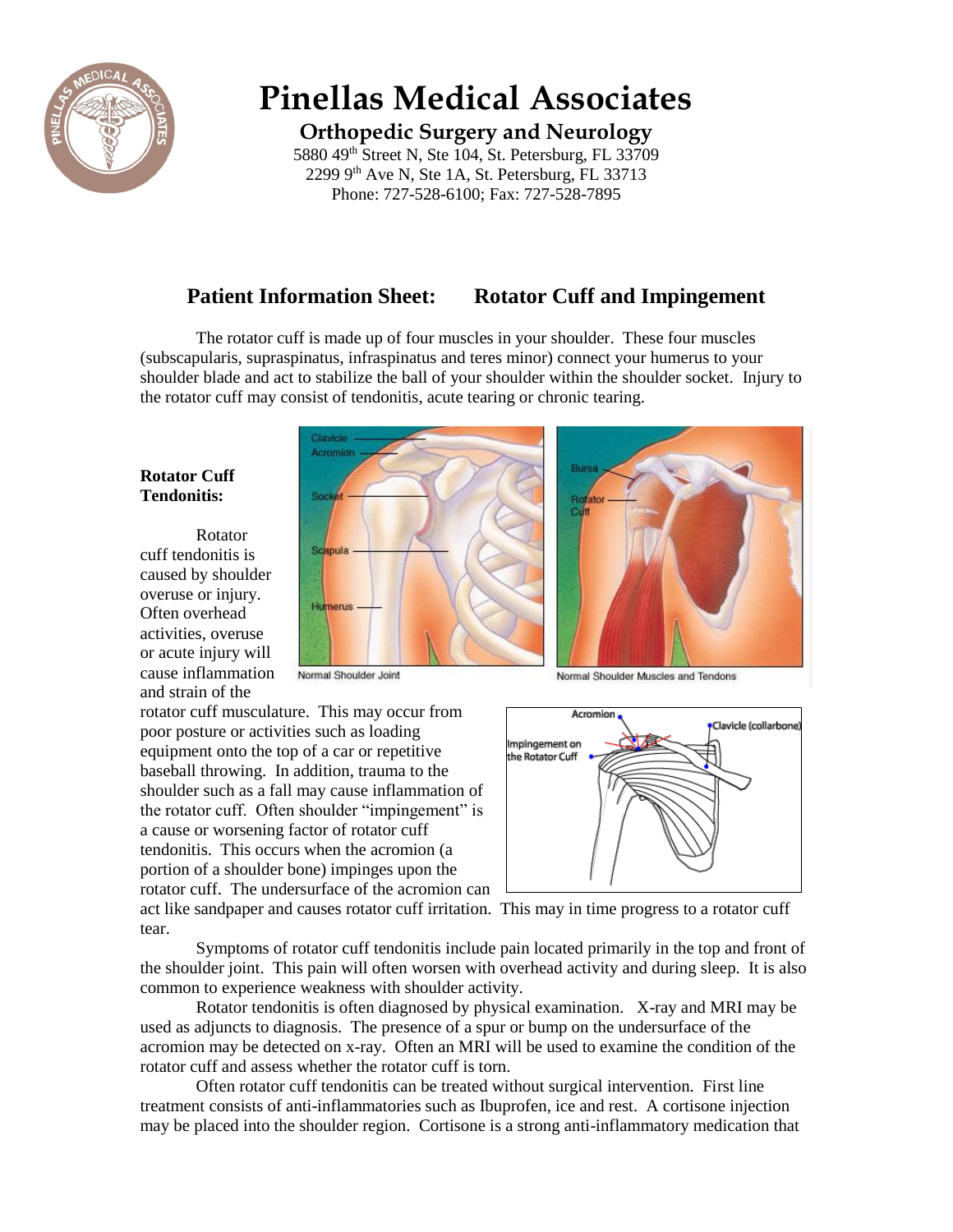works to decrease inflammation and pain within the rotator cuff and surrounding bursa tissue. Physical therapy may also be utilized for rotator cuff strengthening and pain reduction.

Surgical decompression is an option for patients who do not respond to the above treatments or have a hooked or impinging acromion. The surgery is conducted with arthroscopic

equipment. This means that we will use a small camera and small equipment through little incisions to remove some bone on the undersurface of the acromion. This opens up space for the rotator cuff to heal and properly function.

#### **Rotator Cuff Tear:**

A rotator cuff tear occurs when one or more of the rotator cuff

muscles detaches from its attachment on the humerus. Rotator cuff tears may be acute from injury or chronic from years of impingement or tendonitis. Acute tears may occur from a fall on to an outstretched arm or during a quick movement such as a sudden thrust of a kayak paddle.

Д

Often this will be accompanied by extreme shoulder pain that will often linger after the initial insult. Pain will limit shoulder movement and often strength will be decreased. Chronic tears usually occur in patients over the age of 40 and in the dominant shoulder. Patients often report gradually worsening pain and decreased arm mobility. The pain often wakes the patient up from a sleep.

In addition to physical examination, an MRI is utilized to detect a rotator cuff tear. The MRI will often reveal the torn cuff and demonstrate the extent of the tear. The tear may be partially torn or completely torn. The size of the tear may vary from small to massive and this may also be seen on an MRI.



Example of Rotator Cuff Tear

MRI demonstrating a rotator cuff tear

Surgical repair is the treatment of choice for symptomatic and disabling rotator cuff tears. The rotator cuff will not heal back to bone without surgical intervention. An arthroscopic rotator cuff repair with sub-acromial decompression is often preformed. This means that a small camera and small equipment will be used through tiny incisions to stitch the rotator cuff back to it's attachment on the humerus. At the same time we will decompress or open up the space around the rotator cuff to permit healing. **The procedure is also available to view online at www.pmafl.net.**

#### **Pre-Surgery:**

- On the night before surgery, do not eat after midnight (no chewing gum or lozenges)
- On the morning of the surgery you may have your daily pills with a sip of water
- Your surgical time will be confirmed the day before the surgery by the hospital. The original time may be adjusted based on patient needs and equipment availability.
- Patients should bring their MRI and X-rays to the surgery unless they were obtained in the Pinellas Medical office.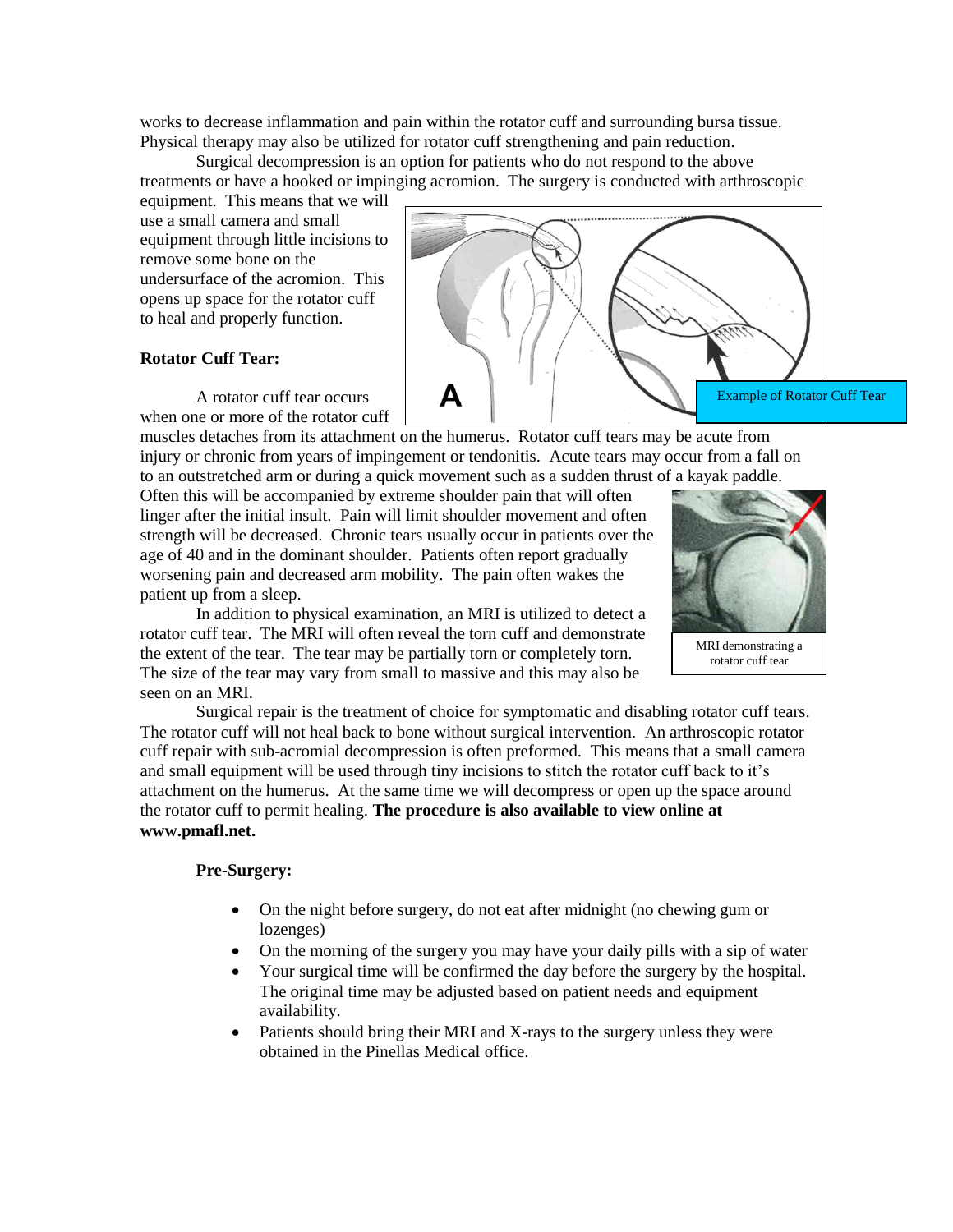#### **Surgery:**

The length of an arthroscopic rotator cuff repair will take up to 2 hours depending on the extent of the tear. An arthroscopic subacromial decompression will often last one hour. Your nurse will bring you into the pre-op area were you will have an IV placed and meet with your anesthesiologist. General anesthesia is utilized to assure a comfortable surgery. This means that you will be "asleep" and completely unaware of the surgery until you wake up in the recovery area. Most patients will have a small tube placed in their windpipe, formal intubation may not be required. Local blocks are also available to supplement pain control. Your anesthesiologist will discuss this with you prior to surgery. Like any surgical procedure, there are risks. These risks are extremely rare and consist of nerve injury, infection and shoulder stiffness, and re-tear.

#### **Post-Surgery:**

After the surgery is completed, you will awaken in the operating room and be moved to the recovery area. Most patients generally recover smoothly and have minimal pain due to local pain medication that is used at the completion of the surgery. Family members and guests are permitted to visit in the recovery area once the patient is fully awake and feeling comfortable; this may take up to 2 hours after the surgery is completed.

- A pain medication prescription will be provided prior to discharge. You may take the prescribed medication as directed. You should expect to experience moderate shoulder discomfort for several days and even weeks following the surgery. Patients often only need prescription narcotics for a few days following surgery and then can switch to overthe-counter medications such as Tylenol or Ibuprofen.
- Ice should be applied to the shoulder up to three times a day for 20 minutes until swelling subsides
- Special cooling devices (called Cryo/Cuffs) are also available for patients to purchase through our office. This can be used in the place of the ice bags.
- At the completion of surgery, you will have a sling placed on your arm. If a rotator cuff repair was performed you will be required to wear the sling at all times for 5-6 weeks with the exception of performing exercises, showering and dressing. If only a subacromial decompression was performed (no rotator cuff repair) then the sling may be used for comfort only.
- If the bandage is draining, reinforce it with additional dressings for the first 48 hours. After 48 hours remove the bandage and place band-aids over the incision sites. Showering is acceptable at this time. Do not scrub the shoulder.
- There is an exercise sheet at the end of this packet. Conduct exercises three times daily until further directions are provided.
- If only a subacromial decompression was performed and the rotator cuff was intact then you will be provided a prescription for physical therapy. **Make an appointment for physical therapy within one week after your surgery. If your rotator cuff was repaired then physical therapy will start after your first post-operative visit.** You may call your physical therapist in advance to schedule your first therapy session.
- **Follow up in the office within 2 weeks from the date of surgery.** Please call Pinellas Medical Associates (727-528-6100) to make this appointment.
- Eat a regular diet as tolerated and please drink plenty of fluids.
- You are unable to drive a car as long as you need to utilize a sling. For patients who had only a decompression, driving may start when they are comfortable, often 3-7 days after